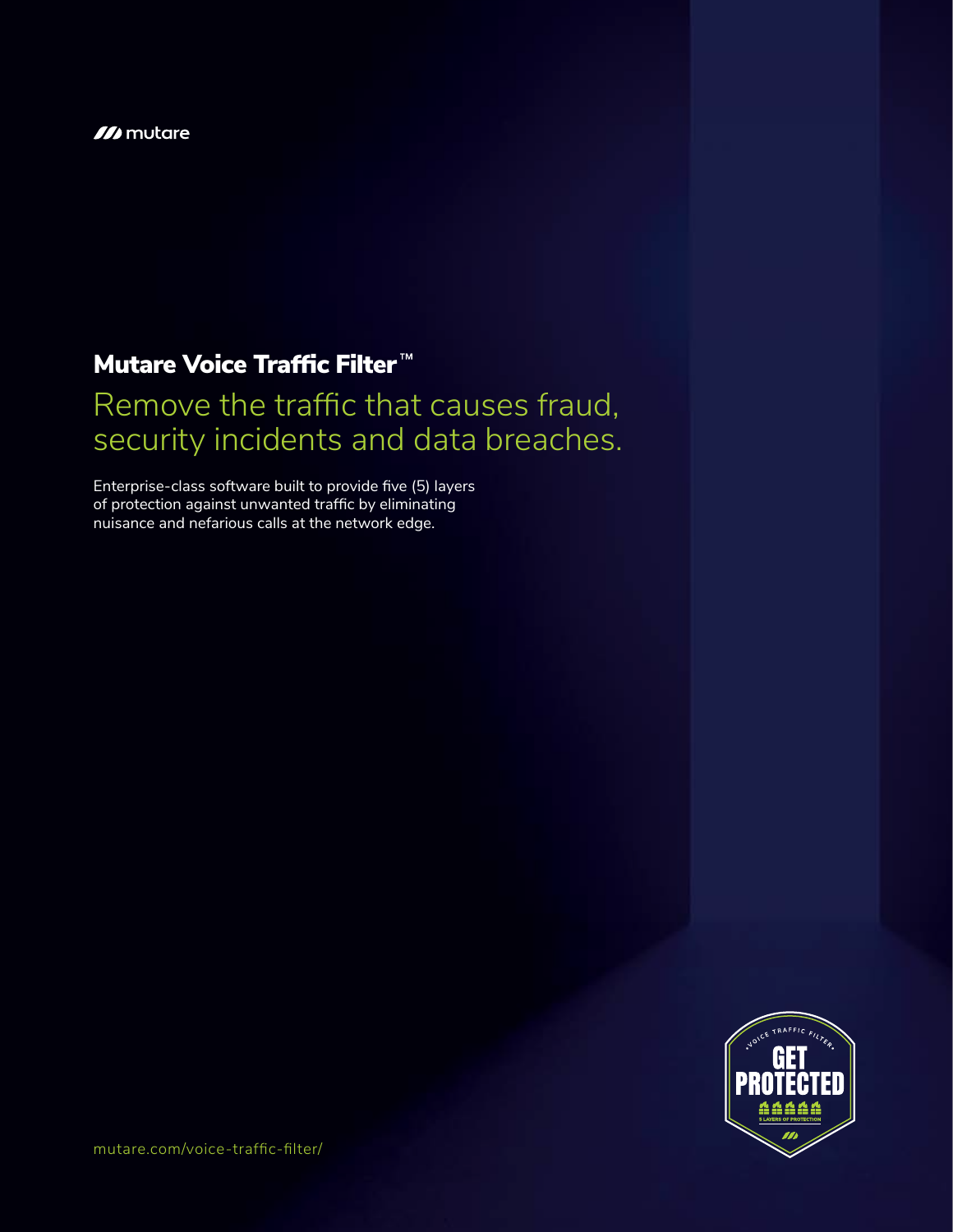

# The Doorway is open.

The Doorway is your Voice Network.

But here's the rub; it's not about the technical infrastructure itself, there are effective solutions to protect the hardware and software. The issue at hand is the calls, or traffic that is going across the Voice Network (both in and out).

Within the traffic that goes in and out of your organization 24 x 7 x 365 are a host of threats. Initial access brokers, hackers, bad actors and cyber thieves and terrorists are actively infiltrating your voice network with no fear of being stopped, because the huge majority of cybersecurity measures, in relation to your telephony infrastructure, are protecting that infrastructure (hardware and software) from being compromised, technically.

The calls, or traffic, going in and out of your voice network are almost completely unchecked!

The majority of enterprise voice traffic is valid, business enabling, transactional calls. Typically this traffic totals 82% - 90% of your overall traffic (depending on industry).

But, what about the remaining 10% - 18%?

Well, this is where the risk lies. In this Unwanted Traffic lies a wide and growing range of threats, including:

- **Direct Nefarious Calls Robocalls**
- **Social Engineering**
- **Spoof Calls**
- **Vishing**
- 
- **Spam Calls**
- **Smishing**

These malicious tactics are employed to gain information, data and IP which is assembled and sold over the dark web to orchestrate an evolving list of business-impacting events, including:

- **TDoS Attacks**
- **Ransomware Attacks**
- **Data Breach**
- **Data/IP Theft**
- **•** Identity Theft

But let's be clear, the bad actors who are calling into your organization have three key directives:

- **1. Get a human to answer the phone**
- **2. Get a human to engage**
- **3. Acquire information from that human**
- **The calls, or traffic, going in and out of your voice network are almost completely unchecked!**

**Key Facts about the**



#### **Voice Channel** The Voice Channel is the most critical communication medium to Business Viability.

The Voice Channel holds the greatest impact to your Customer Experience.

The Voice Channel is predicated **BUSINESS CUSTOMER EXPERIENCE HUMAN CONNECTION**

on human-to-human connection.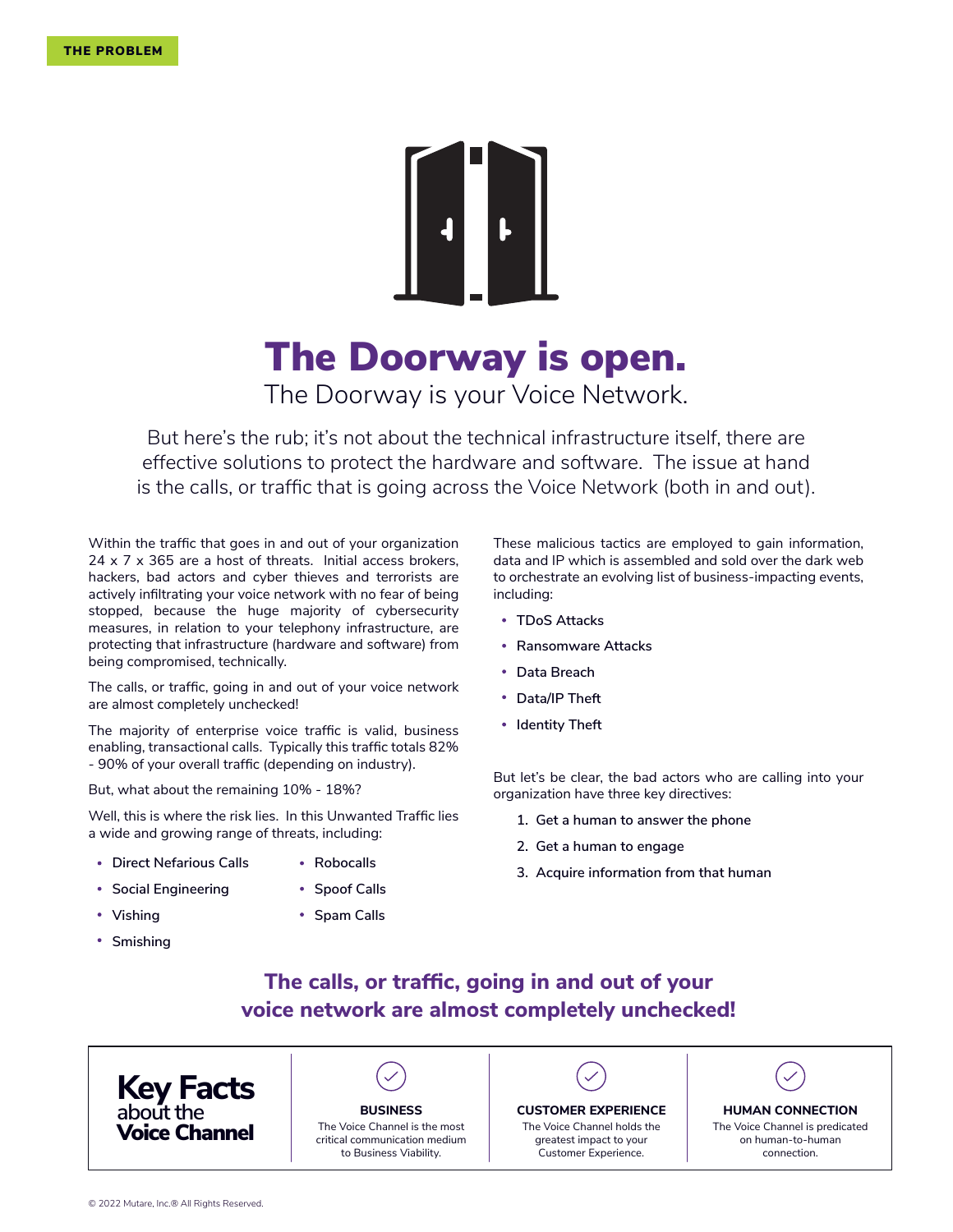Eliminate Unwanted Voice Traffic

#### Short Description **Highlights**

provide multiple layers of protection against unwanted traffic. We create a barrier at the network edge, ensuring that malicious and nefarious traffic does not gain access to your network.

- **Most Powerful Tool on the Market**
- **5-Layers of Protection**
- **Stop Threats at the Network Edge**
- **Immediately Remove Nefarious & Nuisance Calls** (Robocalls, Spoof, Vishing, Spam..)
- **"Do No Harm" Mandate**
- **Open Architecture for Simple Integration**  (Avaya, Cisco, Microsoft, Mitel and a wind range of UCaas, CCaas, CPaas ecosystems)
- **Exceptional ROI**

### **Simple, Yet Incredibly Powerful Administration**

Our powerful dashboard provides instant clarity and insights into your voice network traffic. With simple clicks and toggles you can easily change time-frames and discover how Unwanted Traffic is impacting your Network Performance and Security. This data-rich overview will enable you to identify patterns, trends and changes in your **1** network traffic to optimize flow and performance.



- This Visual Timeline displays an easy snapshot view by
- day, week and month (hover over any portion of the graph to reveal details).
- A High-Level Summarization of Wanted and Unwanted traffic for the specified time period.
- actual Pass/Failure results.
- $(7)$  View disrupting or potentially suspicious call patterns.
- (8) See Top Unwanted phone numbers and call quantity.
- See Top Wanted phone numbers and call quantity.

LEARN ABOUT THE SOLUTION

#### UNDERSTAND THE PROBLEM

**mutare.com/protecting-the-voice-channel-thesis/** The Thesis: Protecting the Voice Channel







REDUCE **CYBERSECURITY** RISK

◎ Reduce Contact Frequency

- ◎ Reduce Threat Event Frequency
- Reduce Primary Loss



- Eliminate Bad Traffic
- Reduce TDoS Equivalent Downtime
- Optimize Network Tuning



- Stop First Contact
- Remove Distracting Calls
- Lift Workforce Productivity



#### Is Your Organization a Victim?

Most organizations have limited understanding of the issues related to Unwanted Voice Traffic, and have no idea how their own infrastructure is impacted.

#### Understand the Impact

So, we have a Free Assessment that will show you the scale and significance of the problem in your environment.







mutare.com/voice-traffic-assessment/



#### CUSTOMIZED WITH YOUR DATA

The Voice Traffic Assessment provides you with visibility into the traffic traversing your enterprise voice network. Each Assessment is created and customized based upon your organization's data.

#### VISIBILITY INTO YOUR VOICE TRAFFIC

Your custom report will uncover and expose the types of traffic traversing your voice network. You will have clear numbers and metrics to understand the scope, scale and impact of unwanted traffic in your environment.